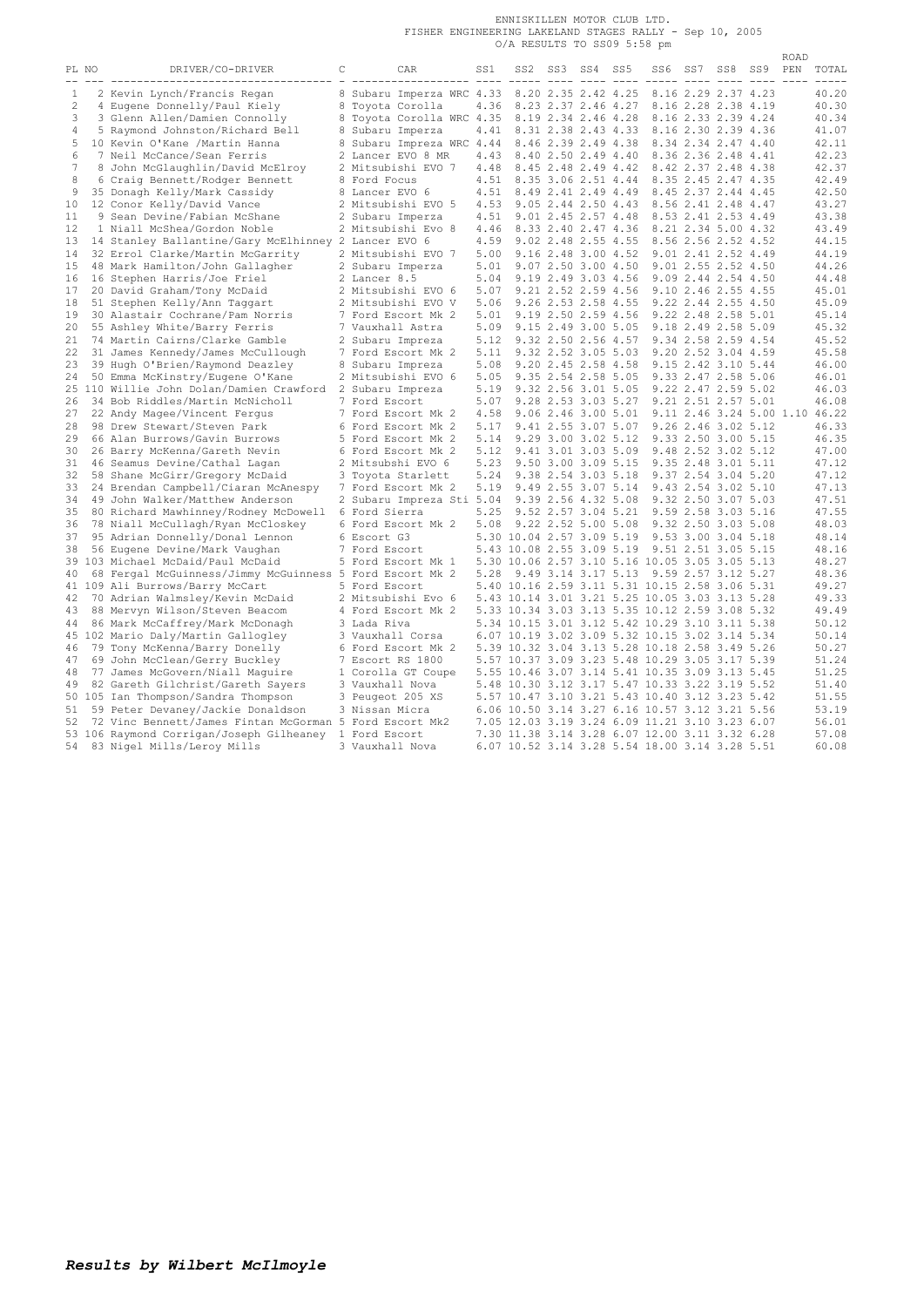|                |                |           |                                                                                                                  |                                                                 |       | ENNISKILLEN MOTOR CLUB LTD.  |  |                 |  |                                                         |  |  |  |      |                           |
|----------------|----------------|-----------|------------------------------------------------------------------------------------------------------------------|-----------------------------------------------------------------|-------|------------------------------|--|-----------------|--|---------------------------------------------------------|--|--|--|------|---------------------------|
|                |                |           |                                                                                                                  | FISHER ENGINEERING LAKELAND STAGES RALLY - Sep 10, 2005         |       |                              |  |                 |  |                                                         |  |  |  |      |                           |
|                |                |           |                                                                                                                  |                                                                 |       | CLASS RESULTS TO SS9 5:58 pm |  |                 |  |                                                         |  |  |  |      |                           |
|                |                |           |                                                                                                                  |                                                                 |       |                              |  |                 |  |                                                         |  |  |  | ROAD |                           |
|                |                | C PL. NO. | DRIVER/CO-DRIVER                                                                                                 | CAR                                                             | SS1 – |                              |  | SS2 SS3 SS4 SS5 |  |                                                         |  |  |  |      | SS6 SS7 SS8 SS9 PEN TOTAL |
|                |                |           | <u>, ale die confederationedischerationen altitionedischer die sich die die die die sich die die die die die</u> |                                                                 |       |                              |  |                 |  |                                                         |  |  |  |      | $- - - - -$               |
|                |                |           | 1 1 77 James McGovern/Niall Maguire                                                                              | Corolla GT Coupe                                                |       |                              |  |                 |  | 5.55 10.46 3.07 3.14 5.41 10.35 3.09 3.13 5.45          |  |  |  |      | 51.25                     |
|                |                |           | 2 106 Raymond Corrigan/Joseph Gilheaney Ford Escort                                                              |                                                                 |       |                              |  |                 |  | 7.30 11.38 3.14 3.28 6.07 12.00 3.11 3.32 6.28          |  |  |  |      | 57.08                     |
|                |                |           |                                                                                                                  |                                                                 |       |                              |  |                 |  |                                                         |  |  |  |      |                           |
| $\mathbf{2}$   | <sup>1</sup>   |           | 7 Neil McCance/Sean Ferris                                                                                       | Lancer EVO 8 MR                                                 |       |                              |  |                 |  | 4.43 8.40 2.50 2.49 4.40 8.36 2.36 2.48 4.41            |  |  |  |      | 42.23                     |
|                | $\overline{2}$ |           | 8 John McGlaughlin/David McElroy                                                                                 | Mitsubishi EVO 7                                                |       |                              |  |                 |  | 4.48 8.45 2.48 2.49 4.42 8.42 2.37 2.48 4.38            |  |  |  |      | 42.37                     |
|                |                |           | 3 12 Conor Kelly/David Vance                                                                                     | Mitsubishi EVO 5                                                |       |                              |  |                 |  | 4.53 9.05 2.44 2.50 4.43 8.56 2.41 2.48 4.47            |  |  |  |      | 43.27                     |
|                |                |           | 4 9 Sean Devine/Fabian McShane                                                                                   | Subaru Imperza                                                  |       |                              |  |                 |  | 4.51 9.01 2.45 2.57 4.48 8.53 2.41 2.53 4.49            |  |  |  |      | 43.38                     |
|                | 5              |           | 1 Niall McShea/Gordon Noble                                                                                      | Mitsubishi Evo 8                                                |       |                              |  |                 |  | 4.46 8.33 2.40 2.47 4.36 8.21 2.34 5.00 4.32            |  |  |  |      | 43.49                     |
|                |                |           | 6 14 Stanley Ballantine/Gary McElhinney Lancer EVO 6                                                             |                                                                 |       |                              |  |                 |  | 4.59 9.02 2.48 2.55 4.55 8.56 2.56 2.52 4.52            |  |  |  |      | 44.15                     |
|                |                |           | 7 32 Errol Clarke/Martin McGarrity                                                                               | Mitsubishi EVO 7                                                |       |                              |  |                 |  | 5.00 9.16 2.48 3.00 4.52 9.01 2.41 2.52 4.49            |  |  |  |      | 44.19                     |
|                |                |           | 8 48 Mark Hamilton/John Gallagher                                                                                | Subaru Imperza                                                  |       |                              |  |                 |  | 5.01 9.07 2.50 3.00 4.50 9.01 2.55 2.52 4.50            |  |  |  |      | 44.26                     |
|                |                |           | 9 16 Stephen Harris/Joe Friel                                                                                    | Lancer 8.5                                                      |       |                              |  |                 |  | 5.04 9.19 2.49 3.03 4.56 9.09 2.44 2.54 4.50            |  |  |  |      | 44.48                     |
|                |                |           | 10 20 David Graham/Tony McDaid                                                                                   | Mitsubishi EVO 6                                                |       |                              |  |                 |  | 5.07 9.21 2.52 2.59 4.56 9.10 2.46 2.55 4.55            |  |  |  |      | 45.01                     |
|                |                |           | 11 51 Stephen Kelly/Ann Taggart                                                                                  | Mitsubishi EVO V                                                |       |                              |  |                 |  | 5.06 9.26 2.53 2.58 4.55 9.22 2.44 2.55 4.50            |  |  |  |      | 45.09                     |
|                |                |           | 12 74 Martin Cairns/Clarke Gamble                                                                                | Subaru Impreza                                                  |       |                              |  |                 |  | 5.12 9.32 2.50 2.56 4.57 9.34 2.58 2.59 4.54            |  |  |  |      | 45.52                     |
|                |                |           | 13 50 Emma McKinstry/Eugene O'Kane                                                                               | Mitsubishi EVO 6                                                |       |                              |  |                 |  | 5.05 9.35 2.54 2.58 5.05 9.33 2.47 2.58 5.06            |  |  |  |      | 46.01                     |
|                |                |           | 14 110 Willie John Dolan/Damien Crawford                                                                         | Subaru Impreza                                                  |       |                              |  |                 |  | 5.19 9.32 2.56 3.01 5.05 9.22 2.47 2.59 5.02            |  |  |  |      | 46.03                     |
|                |                |           | 15 46 Seamus Devine/Cathal Lagan                                                                                 | Mitsubshi EVO 6                                                 |       |                              |  |                 |  | 5.23 9.50 3.00 3.09 5.15 9.35 2.48 3.01 5.11            |  |  |  |      | 47.12                     |
|                |                |           | 16 49 John Walker/Matthew Anderson                                                                               | Subaru Impreza Sti 5.04 9.39 2.56 4.32 5.08 9.32 2.50 3.07 5.03 |       |                              |  |                 |  |                                                         |  |  |  |      | 47.51                     |
|                |                |           | 17 70 Adrian Walmsley/Kevin McDaid                                                                               | Mitsubishi Evo 6                                                |       |                              |  |                 |  | 5.43 10.14 3.01 3.21 5.25 10.05 3.03 3.13 5.28          |  |  |  |      | 49.33                     |
|                |                |           |                                                                                                                  |                                                                 |       |                              |  |                 |  |                                                         |  |  |  |      |                           |
| 3              |                |           | 1 58 Shane McGirr/Gregory McDaid                                                                                 | Toyota Starlett                                                 |       |                              |  |                 |  | 5.24 9.38 2.54 3.03 5.18 9.37 2.54 3.04 5.20            |  |  |  |      | 47.12                     |
|                |                |           | 2 86 Mark McCaffrey/Mark McDonagh                                                                                | Lada Riva                                                       |       |                              |  |                 |  | 5.34 10.15 3.01 3.12 5.42 10.29 3.10 3.11 5.38          |  |  |  |      | 50.12                     |
|                |                |           |                                                                                                                  |                                                                 |       |                              |  |                 |  |                                                         |  |  |  |      |                           |
|                |                |           | 3 102 Mario Daly/Martin Gallogley                                                                                | Vauxhall Corsa                                                  |       |                              |  |                 |  | 6.07 10.19 3.02 3.09 5.32 10.15 3.02 3.14 5.34          |  |  |  |      | 50.14                     |
|                |                |           | 4 82 Gareth Gilchrist/Gareth Sayers                                                                              | Vauxhall Nova                                                   |       |                              |  |                 |  | 5.48 10.30 3.12 3.17 5.47 10.33 3.22 3.19 5.52          |  |  |  |      | 51.40                     |
|                |                |           | 5 105 Ian Thompson/Sandra Thompson                                                                               | Peugeot 205 XS                                                  |       |                              |  |                 |  | 5.57 10.47 3.10 3.21 5.43 10.40 3.12 3.23 5.42          |  |  |  |      | 51.55                     |
|                |                |           | 6 59 Peter Devaney/Jackie Donaldson                                                                              | Nissan Micra                                                    |       |                              |  |                 |  | 6.06 10.50 3.14 3.27 6.16 10.57 3.12 3.21 5.56          |  |  |  |      | 53.19                     |
|                |                |           | 7 83 Nigel Mills/Leroy Mills                                                                                     | Vauxhall Nova                                                   |       |                              |  |                 |  | 6.07 10.52 3.14 3.28 5.54 18.00 3.14 3.28 5.51          |  |  |  |      | 60.08                     |
|                |                |           |                                                                                                                  |                                                                 |       |                              |  |                 |  | 5.33 10.34 3.03 3.13 5.35 10.12 2.59 3.08 5.32          |  |  |  |      |                           |
| $\overline{4}$ | $\mathbf{1}$   |           | 88 Mervyn Wilson/Steven Beacom                                                                                   | Ford Escort Mk 2                                                |       |                              |  |                 |  |                                                         |  |  |  |      | 49.49                     |
| 5              |                |           | 1 66 Alan Burrows/Gavin Burrows                                                                                  | Ford Escort Mk 2                                                |       |                              |  |                 |  | 5.14 9.29 3.00 3.02 5.12 9.33 2.50 3.00 5.15            |  |  |  |      | 46.35                     |
|                |                |           | 2 103 Michael McDaid/Paul McDaid                                                                                 | Ford Escort Mk 1                                                |       |                              |  |                 |  | 5.30 10.06 2.57 3.10 5.16 10.05 3.05 3.05 5.13          |  |  |  |      | 48.27                     |
|                |                |           | 3 68 Fergal McGuinness/Jimmy McGuinness Ford Escort Mk 2                                                         |                                                                 |       |                              |  |                 |  | 5.28 9.49 3.14 3.17 5.13 9.59 2.57 3.12 5.27            |  |  |  |      | 48.36                     |
|                |                |           | 4 109 Ali Burrows/Barry McCart                                                                                   | Ford Escort                                                     |       |                              |  |                 |  | 5.40 10.16 2.59 3.11 5.31 10.15 2.58 3.06 5.31          |  |  |  |      | 49.27                     |
|                |                |           | 5 72 Vinc Bennett/James Fintan McGorman Ford Escort Mk2                                                          |                                                                 |       |                              |  |                 |  | 7.05 12.03 3.19 3.24 6.09 11.21 3.10 3.23 6.07          |  |  |  |      | 56.01                     |
|                |                |           |                                                                                                                  |                                                                 |       |                              |  |                 |  |                                                         |  |  |  |      |                           |
| 6              |                |           | 1 98 Drew Stewart/Steven Park                                                                                    | Ford Escort Mk 2                                                |       |                              |  |                 |  | 5.17 9.41 2.55 3.07 5.07 9.26 2.46 3.02 5.12            |  |  |  |      | 46.33                     |
|                |                |           | 2 26 Barry McKenna/Gareth Nevin                                                                                  | Ford Escort Mk 2                                                |       |                              |  |                 |  | 5.12 9.41 3.01 3.03 5.09 9.48 2.52 3.02 5.12            |  |  |  |      | 47.00                     |
|                |                |           | 3 80 Richard Mawhinney/Rodney McDowell Ford Sierra                                                               |                                                                 |       |                              |  |                 |  | 5.25 9.52 2.57 3.04 5.21 9.59 2.58 3.03 5.16            |  |  |  |      | 47.55                     |
|                |                |           | 4 78 Niall McCullagh/Ryan McCloskey                                                                              | Ford Escort Mk 2                                                |       |                              |  |                 |  | 5.08 9.22 2.52 5.00 5.08 9.32 2.50 3.03 5.08            |  |  |  |      | 48.03                     |
|                | 5              |           | 95 Adrian Donnelly/Donal Lennon                                                                                  | Escort G3                                                       |       |                              |  |                 |  | 5.30 10.04 2.57 3.09 5.19 9.53 3.00 3.04 5.18           |  |  |  |      | 48.14                     |
|                |                |           | 6 79 Tony McKenna/Barry Donelly                                                                                  | Ford Escort Mk 2                                                |       |                              |  |                 |  | 5.39 10.32 3.04 3.13 5.28 10.18 2.58 3.49 5.26          |  |  |  |      | 50.27                     |
|                |                |           |                                                                                                                  |                                                                 |       |                              |  |                 |  |                                                         |  |  |  |      |                           |
|                |                |           | 7 1 30 Alastair Cochrane/Pam Norris                                                                              | Ford Escort Mk 2                                                |       |                              |  |                 |  | 5.01 9.19 2.50 2.59 4.56 9.22 2.48 2.58 5.01            |  |  |  |      | 45.14                     |
|                |                |           | 2 55 Ashley White/Barry Ferris                                                                                   | Vauxhall Astra                                                  |       |                              |  |                 |  | 5.09 9.15 2.49 3.00 5.05 9.18 2.49 2.58 5.09            |  |  |  |      | 45.32                     |
|                |                |           |                                                                                                                  |                                                                 |       |                              |  |                 |  |                                                         |  |  |  |      |                           |
|                |                |           | 3 31 James Kennedy/James McCullough                                                                              | Ford Escort Mk 2                                                |       |                              |  |                 |  | 5.11 9.32 2.52 3.05 5.03 9.20 2.52 3.04 4.59            |  |  |  |      | 45.58                     |
|                |                |           | 4 34 Bob Riddles/Martin McNicholl                                                                                | Ford Escort                                                     |       |                              |  |                 |  | 5.07 9.28 2.53 3.03 5.27 9.21 2.51 2.57 5.01            |  |  |  |      | 46.08                     |
|                | 5              |           | 22 Andy Magee/Vincent Fergus                                                                                     | Ford Escort Mk 2                                                |       |                              |  |                 |  | 4.58 9.06 2.46 3.00 5.01 9.11 2.46 3.24 5.00 1.10 46.22 |  |  |  |      |                           |
|                | 6              |           | 24 Brendan Campbell/Ciaran McAnespy                                                                              | Ford Escort Mk 2                                                |       |                              |  |                 |  | 5.19 9.49 2.55 3.07 5.14 9.43 2.54 3.02 5.10            |  |  |  |      | 47.13                     |
|                |                |           | 7 56 Eugene Devine/Mark Vaughan                                                                                  | Ford Escort                                                     |       |                              |  |                 |  | 5.43 10.08 2.55 3.09 5.19 9.51 2.51 3.05 5.15           |  |  |  |      | 48.16                     |
|                | 8              |           | 69 John McClean/Gerry Buckley                                                                                    | Escort RS 1800                                                  |       |                              |  |                 |  | 5.57 10.37 3.09 3.23 5.48 10.29 3.05 3.17 5.39          |  |  |  |      | 51.24                     |
| 8              | $\mathbf{1}$   |           | 2 Kevin Lynch/Francis Regan                                                                                      | Subaru Imperza WRC 4.33 8.20 2.35 2.42 4.25 8.16 2.29 2.37 4.23 |       |                              |  |                 |  |                                                         |  |  |  |      | 40.20                     |
|                |                |           |                                                                                                                  | Toyota Corolla                                                  |       |                              |  |                 |  | 4.36 8.23 2.37 2.46 4.27 8.16 2.28 2.38 4.19            |  |  |  |      | 40.30                     |
|                |                |           | 2 4 Eugene Donnelly/Paul Kiely                                                                                   |                                                                 |       |                              |  |                 |  |                                                         |  |  |  |      |                           |
|                |                |           | 3 3 Glenn Allen/Damien Connolly                                                                                  | Toyota Corolla WRC 4.35 8.19 2.34 2.46 4.28 8.16 2.33 2.39 4.24 |       |                              |  |                 |  |                                                         |  |  |  |      | 40.34                     |
|                | $\overline{4}$ |           | 5 Raymond Johnston/Richard Bell                                                                                  | Subaru Imperza                                                  |       |                              |  |                 |  | 4.41 8.31 2.38 2.43 4.33 8.16 2.30 2.39 4.36            |  |  |  |      | 41.07                     |
|                |                |           | 5 10 Kevin O'Kane /Martin Hanna                                                                                  | Subaru Impreza WRC 4.44 8.46 2.39 2.49 4.38 8.34 2.34 2.47 4.40 |       |                              |  |                 |  |                                                         |  |  |  |      | 42.11                     |
|                | 6              |           | 6 Craig Bennett/Rodger Bennett                                                                                   | Ford Focus                                                      |       |                              |  |                 |  | 4.51 8.35 3.06 2.51 4.44 8.35 2.45 2.47 4.35            |  |  |  |      | 42.49                     |
|                | 7              |           | 35 Donagh Kelly/Mark Cassidy                                                                                     | Lancer EVO 6                                                    |       |                              |  |                 |  | 4.51 8.49 2.41 2.49 4.49 8.45 2.37 2.44 4.45            |  |  |  |      | 42.50                     |
|                |                | 8         | 39 Hugh O'Brien/Raymond Deazley                                                                                  | Subaru Impreza                                                  |       |                              |  |                 |  | 5.08 9.20 2.45 2.58 4.58 9.15 2.42 3.10 5.44            |  |  |  |      | 46.00                     |